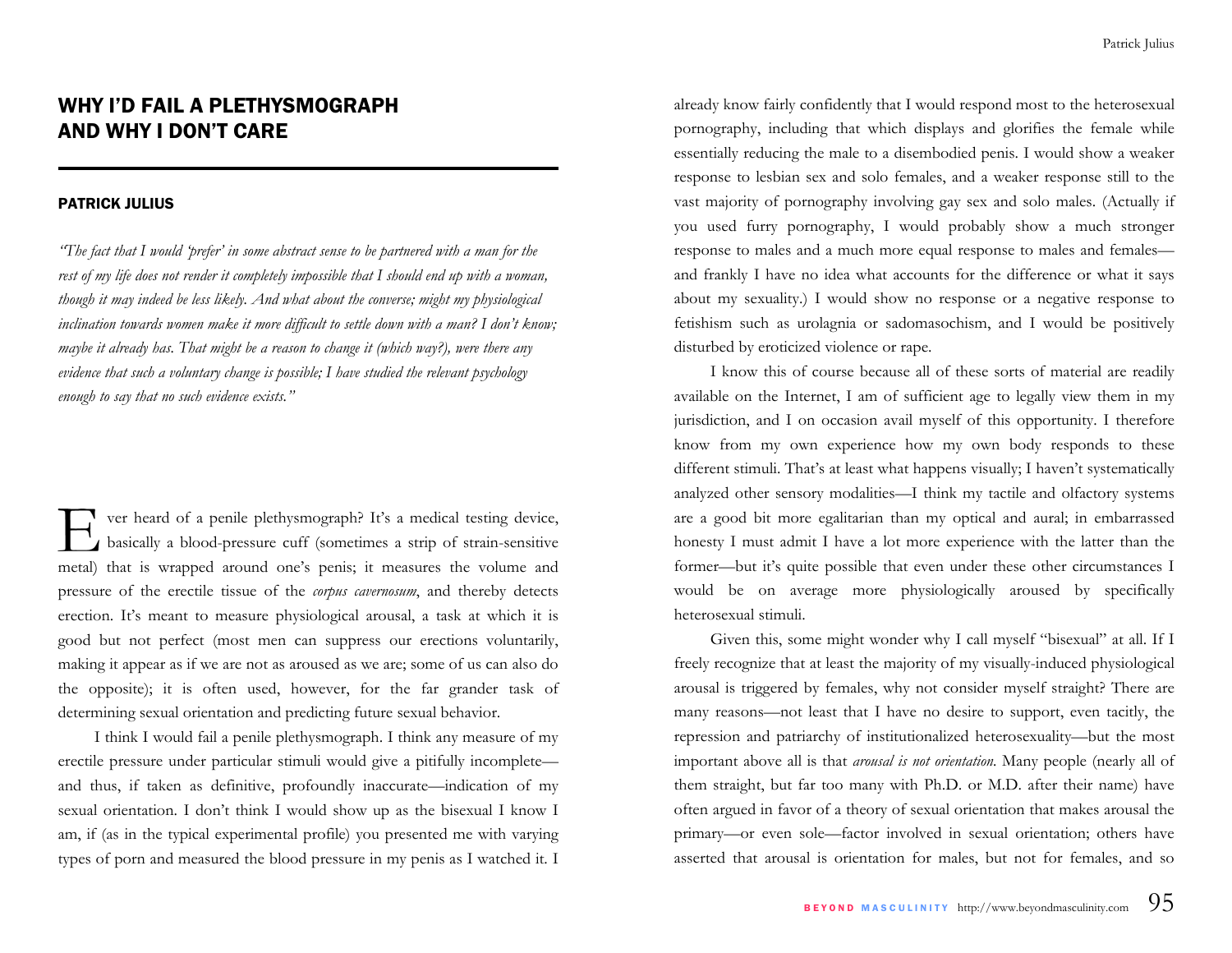on—but the fact of the matter is that things are much more complicated than that. What I feel, what I like, what I want, what I need; these things are related to, but not limited by, the intensity of physiological response produced by my body.

According to Fritz Klein, sexual orientation is composed of eight distinct dimensions, which need not be correlated (but often are). Since two are purely self-identification, one is behavioral, and two are social, I would like to focus on the three that I would truly consider to comprise "orientation," by which I mean one's personal sense of desire or preference for persons of a particular sex or gender. Though others use different names, I call these three dimensions the "erotic," which relates to the desire for sexual activity *per se*; the "romantic," including intimate relationships and long-term partnership; and the "platonic," which includes friendship and general social association. Of course, these three spheres are not wholly distinct, and we can imagine that there may be some grey areas, but I think they provide a useful tool for understanding.

The problem with science trying to measure the culmination of these three things—my "aggregate sexuality," as it were—is that most measures available focus almost exclusively on one dimension or another. For instance, a plethysmograph (that penis-measuring device I mentioned earlier) can *at best*  only describe my erotic orientation; even at this it isn't perfect, since I might still be most erotically drawn to something other than what produces the strongest physical response. Still, it's not a bad measure: Given that I respond most strongly to heterosexual porn, it might be reasonable on this basis to say that I am probably to some degree heteroerotic. But this is only of incidental relevance to my *romantic* orientation, which describes the sort of persons that I would most prefer to enter a relationship with and maintain consistently as a life partner. As it turns out, I must consider myself *homo*romantic to some degree, because I would rather that my life partner be physically male and psychologically somewhat masculine. (Platonic orientation usually doesn't bother people as much; as it turns out I happen to be fairly biplatonic, with relatively equal distribution between male and female friendship.)

But wait—how can I be heteroerotic, on the one hand, and homoromantic, on the other? Does it mean that I couldn't possibly have a relationship with a woman, or that in a relationship with a man I couldn't possibly enjoy sex? No, it doesn't *Tendencies are not absolutes*, an idea we'd all do well to internalize. Gay men can love women, and straight men can love men. It's unfortunate that most people don't understand this, and indeed may well be shocked by the idea; but that doesn't change the truth. The fact that I would "prefer" in some abstract sense to be partnered with a man for the rest of my life does not render it completely impossible that I should end up with a woman, though it may indeed be less likely. And what about the converse; might my physiological inclination towards women make it more difficult to settle down with a man? I don't know; maybe it already has. That might be a reason to change it (which way?), were there any evidence that such a voluntary change is possible; I have studied the relevant psychology enough to say that no such evidence exists. I think on some level my erotic response is more based on sex (anatomy, biology, that sort of thing), and my romantic response is more based on gender (identity, social identity, personality)—so perhaps a transman would be a good fit for me? If so, why does that not seem especially appealing right now?

And to complicate matters further, there remains a question of whether sexual orientation is constant throughout one's life—or even from day to day. I honestly don't know; the answer might actually depend what you mean by the words "sexual orientation." My own intuition is that there is some underlying core orientation that stays largely constant, but that the specifics can be significantly modulated by moods and experiences day to day and year to year. Was I gayer this morning than last Thursday, or did it just feel that way? What if I was gayer for visual stimuli and straighter for smells? I can't say for sure, and I really don't know how one would even go about finding out—or if it really matters anyway.

I belie all of this complexity when I label myself "bisexual;" this I do mostly for my own convenience. Rather than pulling out a brochure for the Klein continuum and delivering an hour-long lecture explaining my own